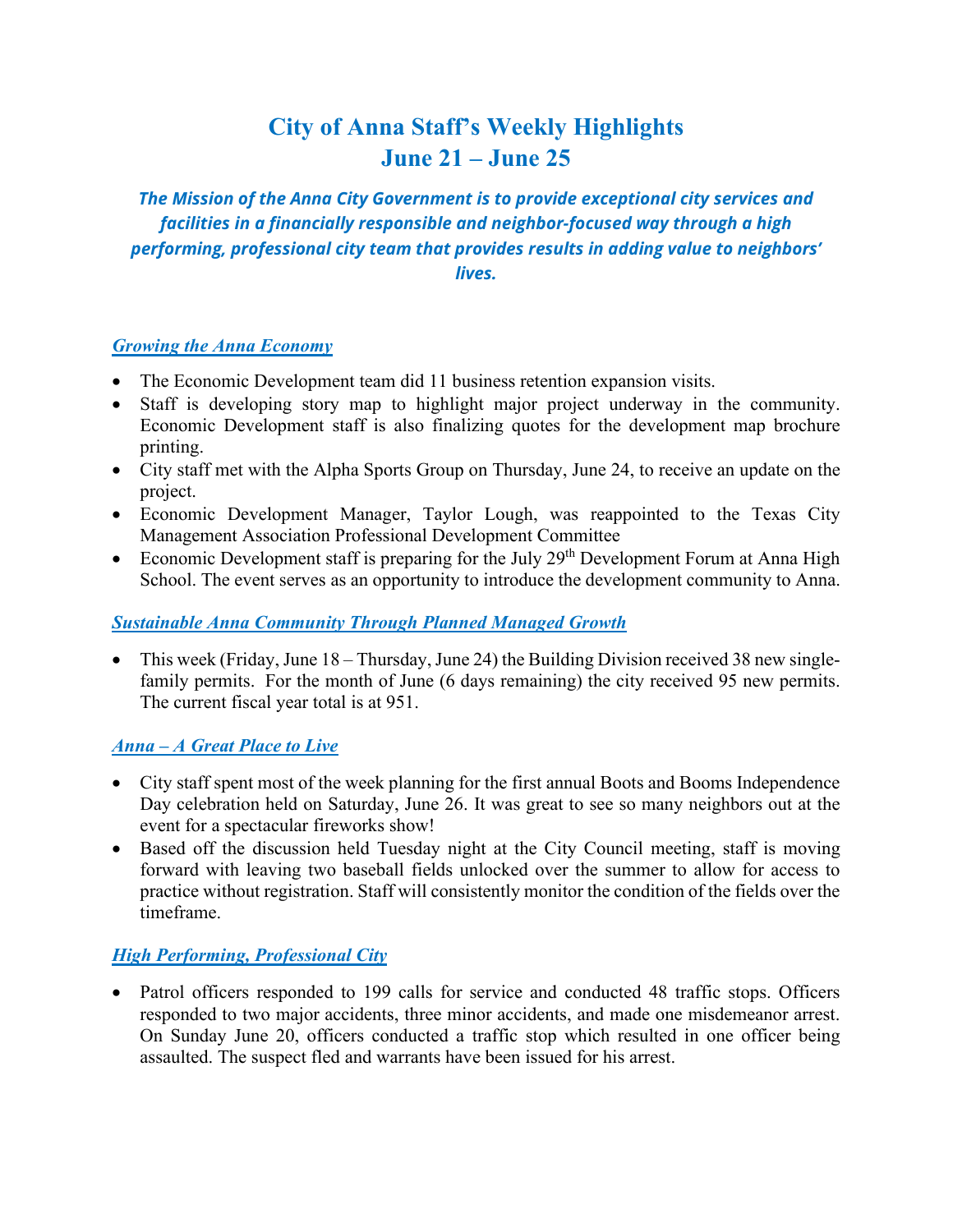- The Criminal Investigations Division filed seven misdemeanor cases and two felony cases with the Collin County District Attorney's Office. Additionally, detectives filed three cases with the Grand Jury.
- The Fire Operations Division responded to 31 calls for service from June 19 June 25. Fiftytwo percent of our calls were of an EMS nature and 48% were Fire/Other related calls. We received one mutual aid response.
- On Tuesday, June 22, Chief Isom, Battalion Chief Nelson, and Fire Services Coordinator Stephanie Welch attended the Finance Department's Purchasing Training.
- Fire Command staff met with city staff on Tuesday, June 22, regarding the Booms & Boots event for finalized site plan and EAP.
- Chief Isom, Chief Wood, and several members of Anna Fire Department attended the City Council meeting on Tuesday, June 22, for the pinning ceremony of our three new Battalion Chiefs.
- Chief Isom, Battalion Chief Nelson and Captain Dockray attended the Municipal Complex construction meeting on Thursday, June 24.



- Above (left to right) is Battalion Chief Bryan Thomas with his father, Bobby; Battalion Chief Chuy Eaton with his mother, Pat; and Battalion Chief Cody Nelson with his wife, Kristina. These three gentlemen chose these family members to pin their new badge for their recent promotion.
- Fire Prevention Captain Dockray completed six fire inspections and two plan reviews.
- Purchasing 101 training was provided to 26 City employees.
- Utility Billing interviewed seven candidates for the vacant Utility Billing Clerk position.
- The Human Resource Department assisted city departments with interview scheduling, vacancies, job descriptions, questionnaires and employment offers.
- The Human Resource Department completed new hire orientation on Monday, June 21, 2021, for one new employee.
- The Human Resource Department met with Brinson Benefits to finalized the 2021-2022 plan year elections for medical benefits.
- The Human Resource Department assisted with an all-director meeting and discussed changes to Health Insurance and other Human Resources related topics.
- The IT Department is currently in the early phases of implementing multi-factor authentication for Microsoft Office 365.